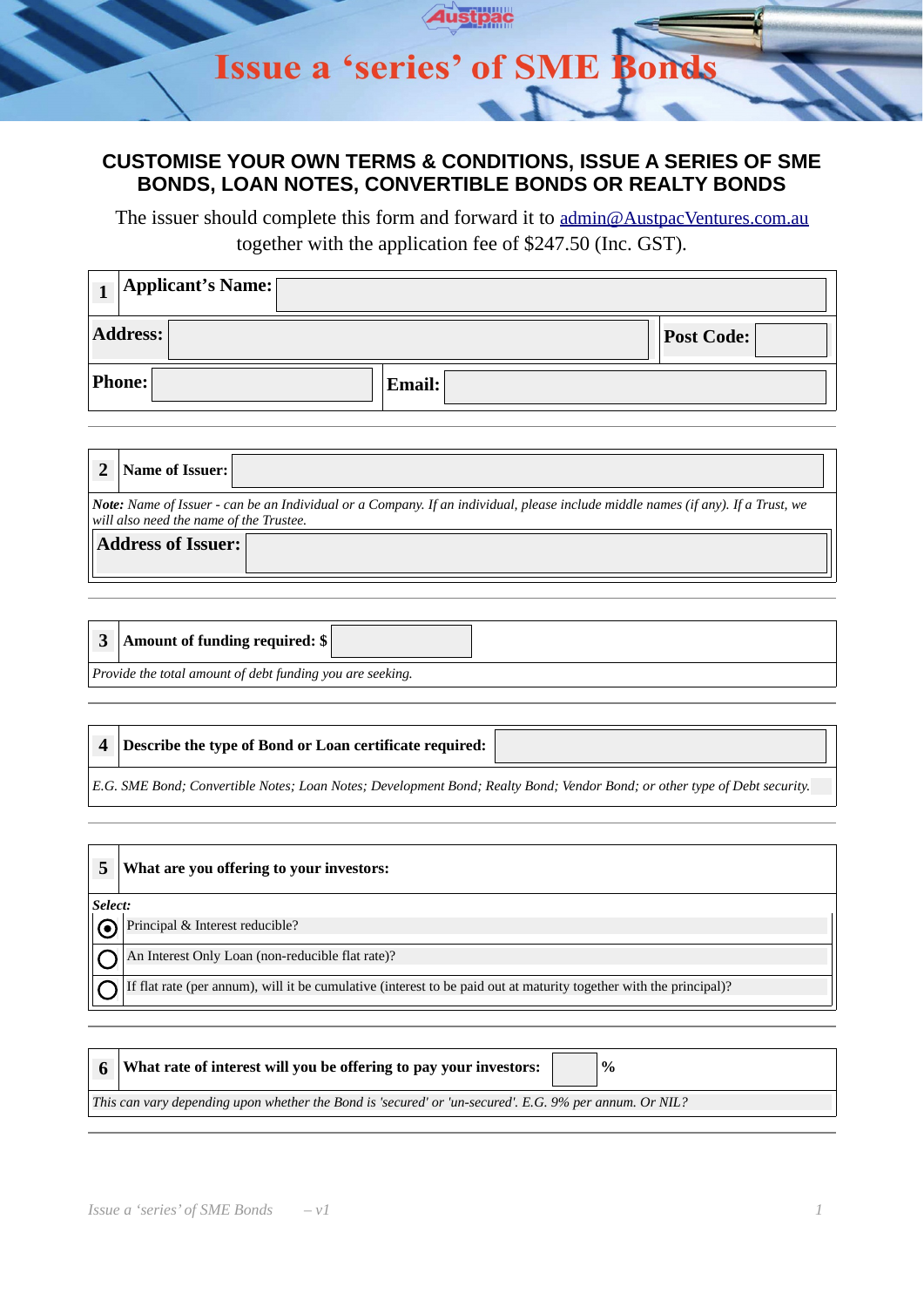# Issue a 'series' of SME Bonds

Austpac

 $\uparrow$ 

| 7       | <b>Frequency of instalments:</b>                                                   |
|---------|------------------------------------------------------------------------------------|
| Select: | Do you want to make Monthly, quarterly or Cumulative repayments to your investors? |
|         | Monthly?                                                                           |
|         | Quarterly?                                                                         |
|         | Cumulative (Interest paid at maturity)?                                            |
|         | Other?                                                                             |

| <b>8</b> Face value of each Bond: \$                                                                                          |  |  |
|-------------------------------------------------------------------------------------------------------------------------------|--|--|
| What will be the face value of each bond? E.G. \$5,000; \$10,000; \$20,000, etc. Note: Investors can purchase multiple Bonds. |  |  |

| 9       | Will the loan be secured or unsecured:                                                                                                                                                 |
|---------|----------------------------------------------------------------------------------------------------------------------------------------------------------------------------------------|
| Select: | Will you be offering any form of security to the lender(s) such as, plant & equipment, stock inventory, agricultural crops or<br>livestock, or a registered mortgage over real estate? |
|         | Secured                                                                                                                                                                                |
|         | Unsecured                                                                                                                                                                              |

| $\vert$ 10 Security offered: $\vert$ |                                                                                                                                |
|--------------------------------------|--------------------------------------------------------------------------------------------------------------------------------|
|                                      | If secured, describe security being offered (eg. Mortgage, bill of sale, chattel mortgage, lien over business equipment, etc.) |

|                                                                                   | 11   Name of owner of security offered: |  |
|-----------------------------------------------------------------------------------|-----------------------------------------|--|
| Provide the full name of the owner of the security being offered. Or write 'N/A'. |                                         |  |

| 12   Estimated Value of security being offered: \$ |  |
|----------------------------------------------------|--|
| $Or$ write 'N/A'.                                  |  |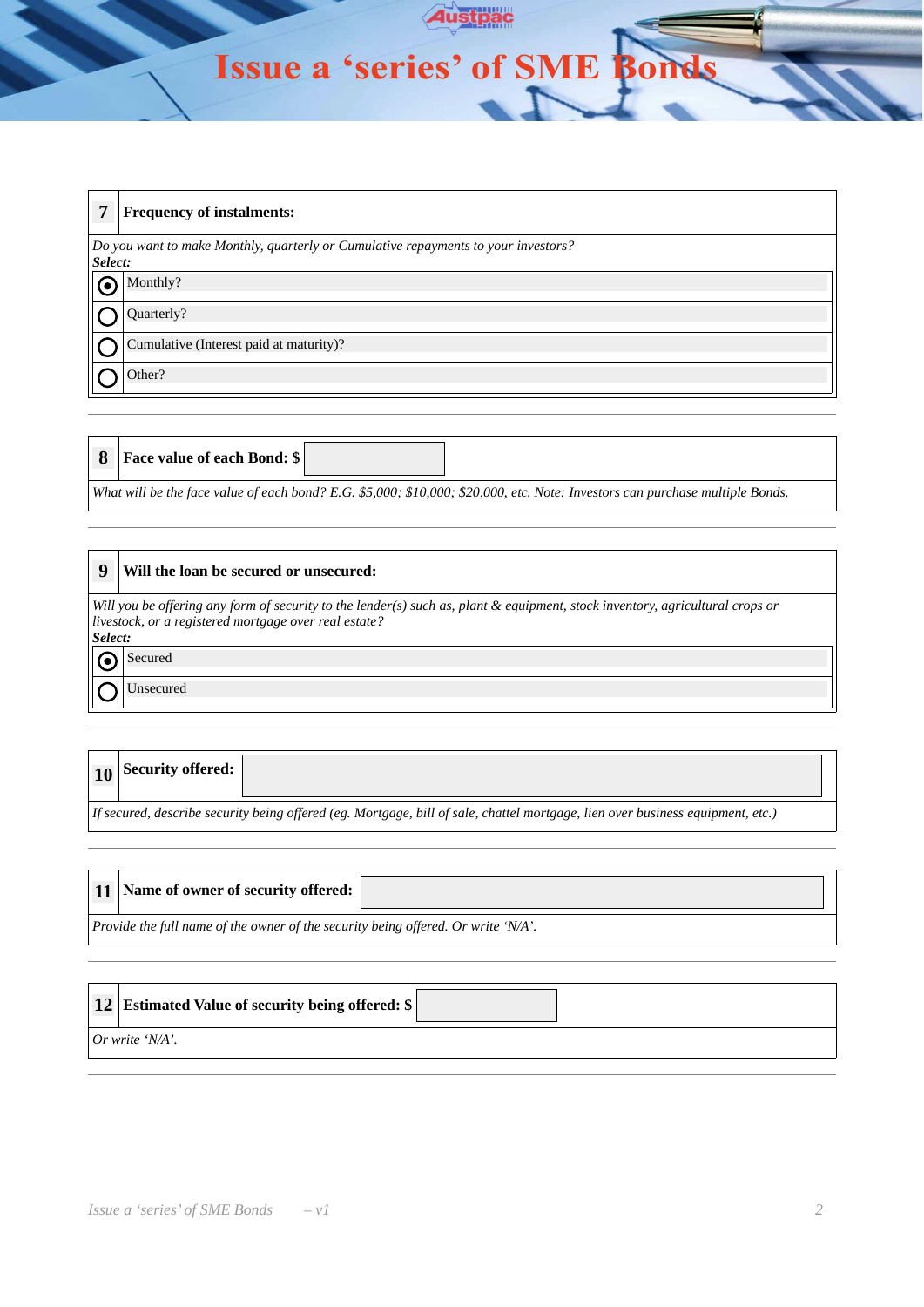## Issue a 'series' of SME Bonds

|         | 13 Maturity Date:                                                                                                                                                                                          |
|---------|------------------------------------------------------------------------------------------------------------------------------------------------------------------------------------------------------------|
| Select: | Please select the term that you intend to pay back the loan. Note: Generally Bonds are seen as relatively short term -1 to 5 years<br>maximum with a lender's/investor's preference being 3 years or less. |
|         | 1-Year                                                                                                                                                                                                     |
|         | 2-Years                                                                                                                                                                                                    |
|         | 3-Years                                                                                                                                                                                                    |
|         | 4-Years                                                                                                                                                                                                    |
|         | 5-Years                                                                                                                                                                                                    |

|                                                                                                                                       | 14 Discount if converted to equity:<br>$\frac{10}{6}$                                                                                |  |  |
|---------------------------------------------------------------------------------------------------------------------------------------|--------------------------------------------------------------------------------------------------------------------------------------|--|--|
| Insert the percentage of discount you will be offering investors if intending to convert from debt to equity, or if converted to real |                                                                                                                                      |  |  |
|                                                                                                                                       | estate (bricks & mortar). Once (the principal & any interest) is converted to equity, the 'debt' obligation is automatically waived. |  |  |

#### **15 Tax Return:**

*Be aware that you may be asked to provide a tax return, profit & loss statement & balance sheet for the last financial year, if available.*

#### **16 Personal Guarantees:**

*Are you prepared to provide Personal Guarantees? If 'Yes', this will provide some extra comfort to the investors.*

| c<br>., |
|---------|
|         |

|                                             | 17   Insert Consultant I.D. (If Applicable): |  |  |
|---------------------------------------------|----------------------------------------------|--|--|
| Note: Consultant must not be the applicant. |                                              |  |  |